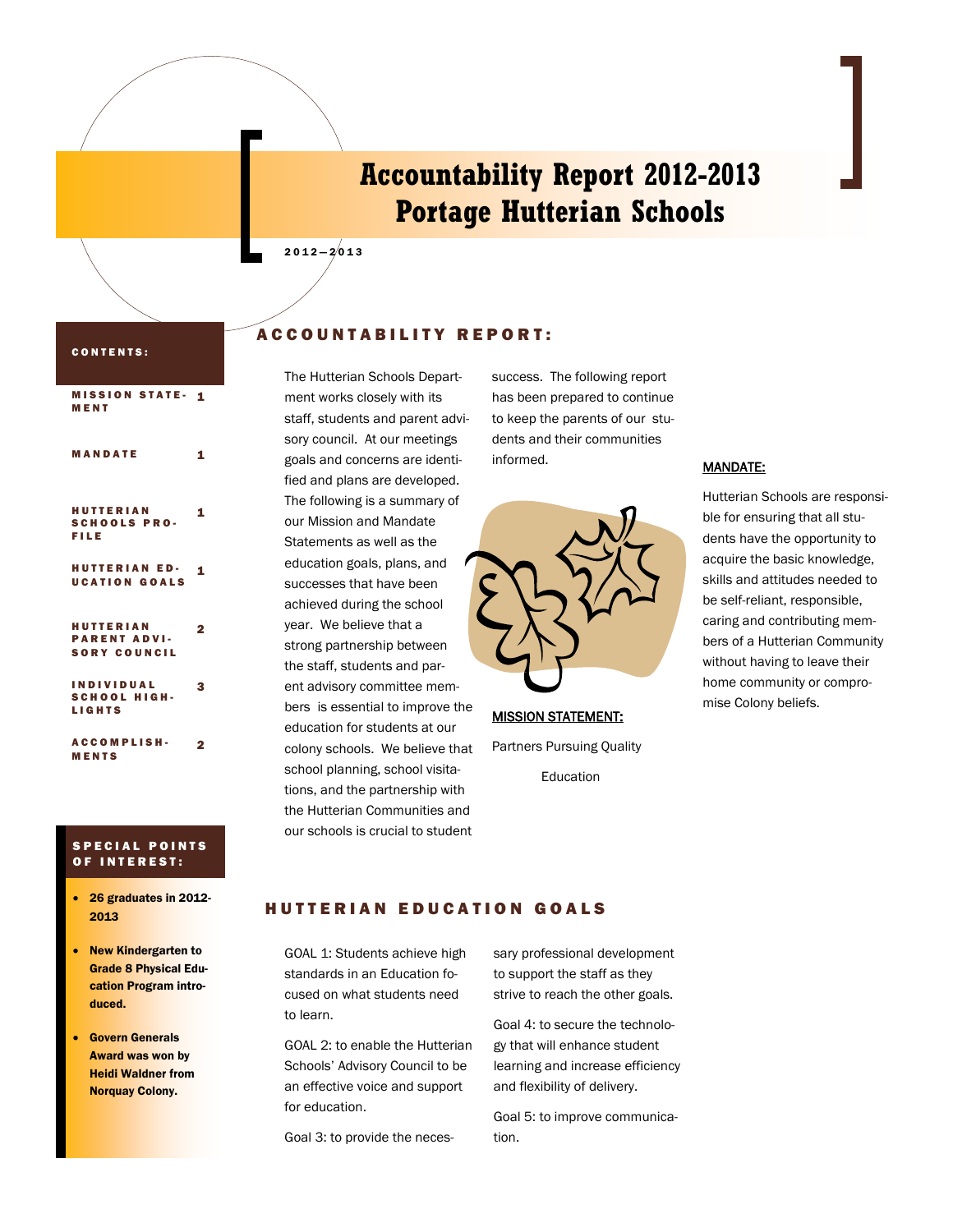## **HUTTERIAN PARENT** A D V I S O R Y C O U N C I L

2 0 1 2

A C C O U N T A B I L I T Y R E P O R T 2 0 1 1 -

Chairperson: Ivan Stahl Vice-Chairperson: David Gross Secretary Treasurer: Lyndon Waldner Hutterian Schools Dept.: Bruce McCallum Staff Representative: Brent Hoar

Brantwood Colony: Ivan Stahl/Terry Waldner Elm River (Brennan): Herb Hofer Good Hope Colony: Eddie Wollmann Grand Colony (Ingleside School): Ernie Waldner/Marvin Stahl Norquay Colony School: Lyndon Waldner Northern Breeze Colony: Brian Hofer Sommerfeld Colony: Clarence Gross/David Gross Sunnyside Colony: Darren Waldner Westroc Colony: Levi Gross/Lyndon Gross Woodland Colony: Corny Hofer Out of Division Forest Home Colony—Eugene Hofer Beaver Creek—Jake Waldner Muller Colony—Charles Gross Marble Ridge Colony Broad Valley Colony—Ernie Wipf Riverside Colony—Eli Gross Rolling Acres Colony—Daniel Hofer

#### H U T T E R I A N S C H O O L S A C C O M P L I S H M E N T S

- Changes in education curricula has meant that teachers have spent many hours reading, attending PD, and discussing with colleagues and in grade group and subject group meeting.
- Last year schools successfully introduced the new Provincial Report Card.
- A total of 26 students received their High School Diplomas in June 2013.
- Sharing of Hutterian Education information with German teachers took place at each Parent Advisory Council Meeting as well as with the teaching staff at staff meetings.
- The Early Literacy program continued to be an asset.
- A Kindergarten to Grade 8 Physical Education Program was introduced. Mr. Colin Thompson was hired as an itinerant K-8 Phys. Ed teacher. Students were introduced in basic movement skills, individual and team tactics as well as rules of various sports and respect during competition.

#### Early Literacy Statistics

- 62% of all grade 1 students scored 100% on the division's phonological awareness test; 23% scored over 90%.
- 85% of all grade 1 students scored 100% on the Letter Identification Test.
- 38% of all Grade 1 students were reading at or above grade level; 23% are approaching grade level. ( These scores are actually very good considering these students are just learning English and are trying to read in their second language-research shows that EAL students usually catch up to standards by grade 3-4)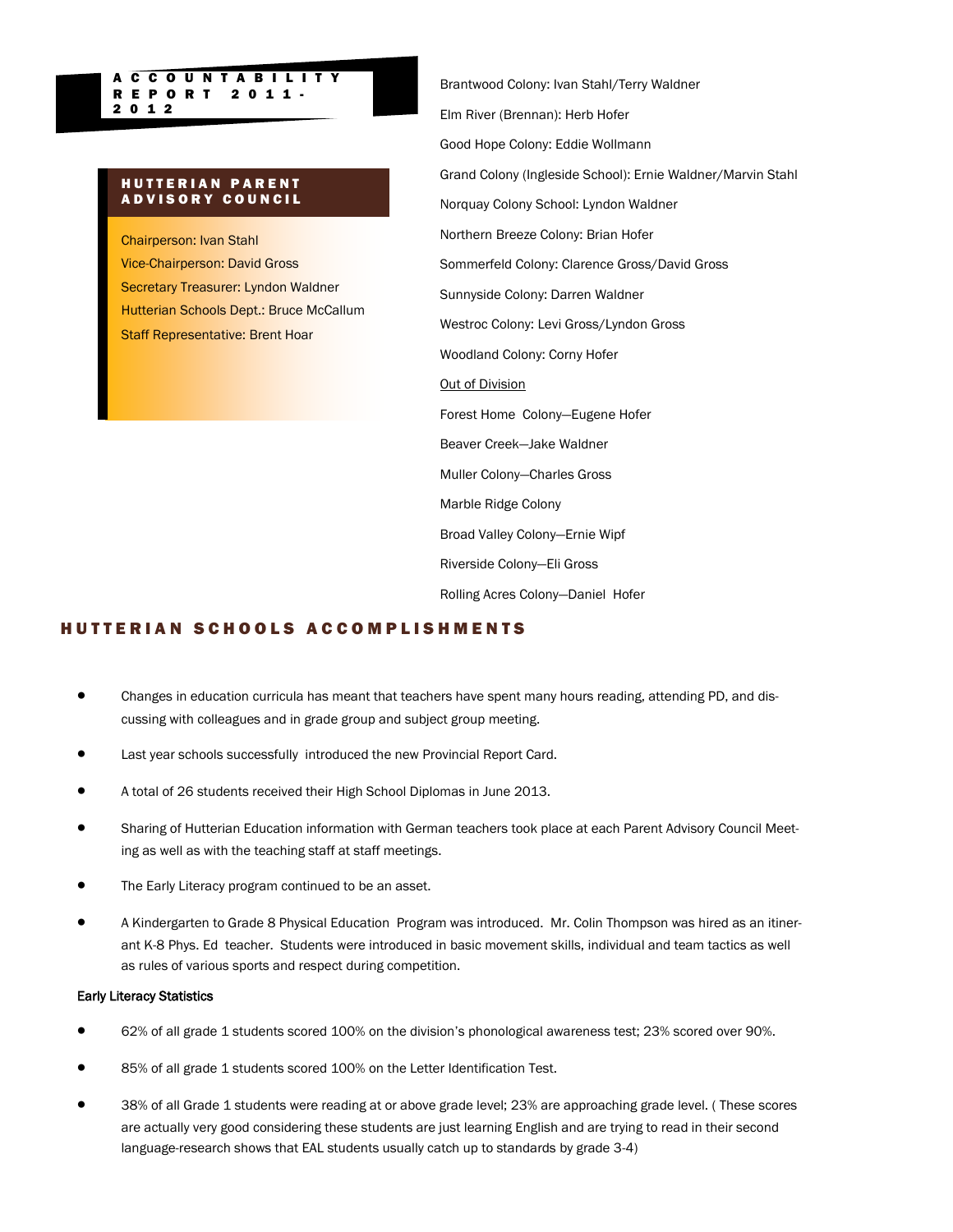#### IN DIVIDUAL SCHOOL HIGHLIGHTS AND DESCRIPTION OF THE PAGE 3

#### BRENNAN SCHOOL-ELM RIVER COLONY 25 STUDENTS

Music Classes: Students: Students are learning– choir singing, sight singing, theory, boom whackers, tone chimes, and singing in parts.

#### Performances/Celebrations:

Christmas Concert: Wednesday, December 19, 2012, an ideal opportunity to showcase students music achievements and oral language skills while presenting the Christmas message. All K-12 students participated.

Parent/Teacher/Student Gathering: Open house for fall parent/teacher day: all colony members were invited to attend and participate in an evening of games and learning activities.

Philanthropy Projects: Samaritan's Purse: Operation Christmas Child-filling shoe boxes with toys and hygiene items to present to needy children around the world. Pennies for the Poor: primary students collected \$60.00 in pennies. This money was donated to United Wayto purchase polio vaccine for needy children. "Bag Up" Manitoba collected plastics bags for Take Pride Manitoba contest and won a bench made out of recycled materials.

**I Love to Read Activities for February:** Guest reader-Mrs. Catherine Newham and attended Lulu and the Tom Cat concert at Silverwinds School.

#### Fieldtrips:

Sledding trip to Valley View Bible Camp

Multi Colony Track and Field: K-4 at Wingham Colony; Grades 5-12 at Poplar Point Colony. Yearend Field Trip to Winkler Bible Camp

School Publications: Twice a year we publish a school newsletter which showcases our students written and artistic talents . Grad commemorative publication.

Poetry and Drama: Our grade K to 6 students participated in Hutterer Poesiefest (German Poetry Fest). Serena Maendel received a gold medal in the Kindergarten Category.

Prairie Sounds Festival: K-6 students recited poetry at the festival, Daria Hofer (grade 6) winner of best Solo Spoken Poetry

Guest Speakers/Presenters: Joanne Tokar presented on Vision Safety

Graduation: Caleb Hofer completed high school and will convocate with 2013 class.

#### Teacher/Principal

Elma Maendel (Grades K—4)

#### **Teacher**

Robert Maendel

#### Music/High School Teacher

Karen Maendel (Grades K-12)

#### Life Skills Teacher

Tannis Andrich

**Resource** 

#### Pattie Lawrence

#### Educational Assistant

Linda Maendel

Garret Hoffer







*Graduates 2013*  Caleb Hofer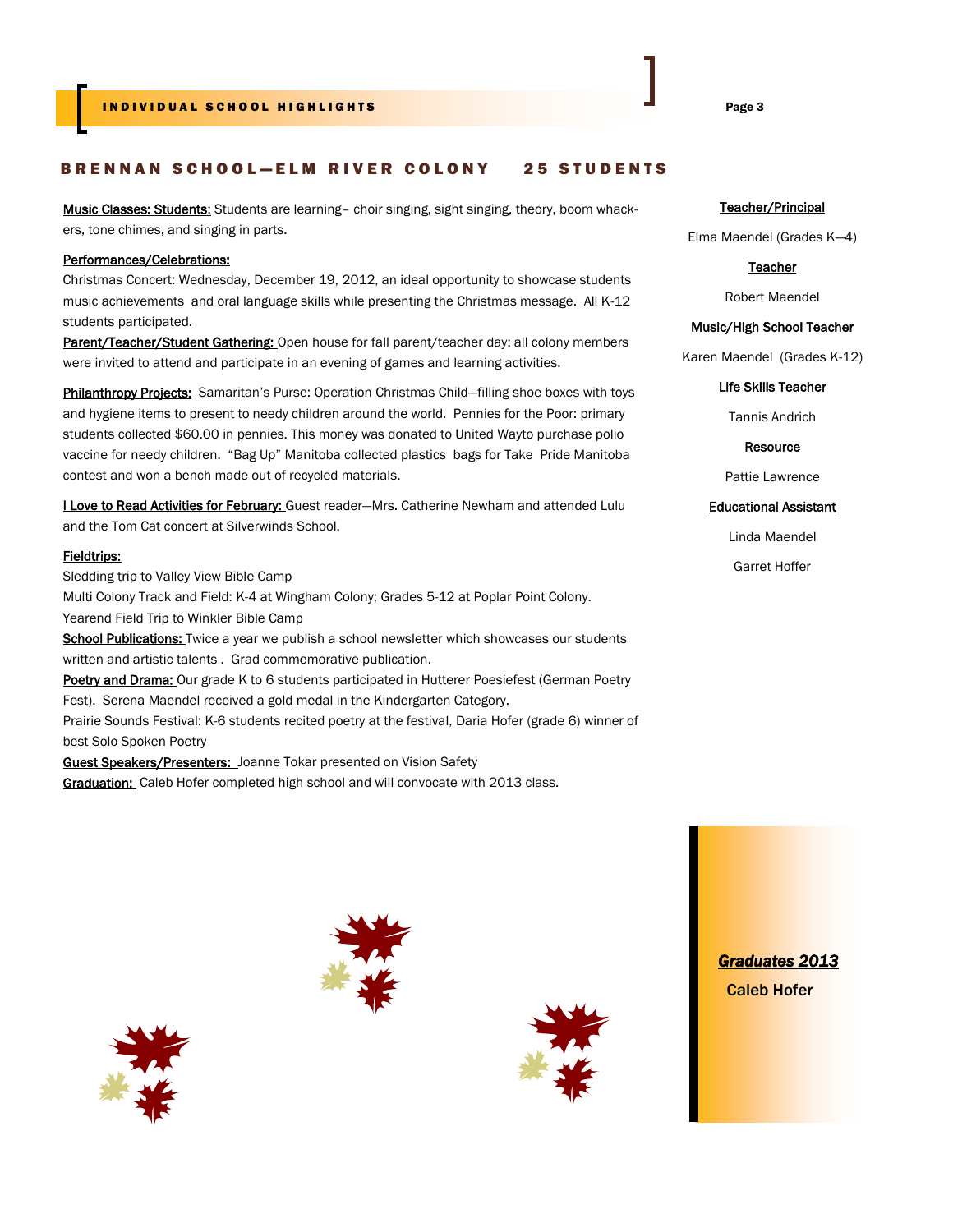#### BRANTWOOD COLONY 25 STUDENTS

- Reading Buddies
- I Love to Read Month
- Christmas Concert
- Sports Day



Teacher/Principal

John Paramor (grade K-8)

**Teacher** 

Tori Graham/Karen Hodge (Grades K-4)

#### Educational Assistant

Gwen Armishaw

#### GOOD HOPE COLONY 24 STUDENTS

Extra Curricular Activity:

- Went swimming to PCU Centre as a recreational activity and for swimming lessons every Thursday.
- Participated in the German Hutterer Poesie Fest in Baker
- Participated in the Mountain Poetry and Drama Festival in Fairholme

Track and Field

- K to 4 participated in the 6th Annual Hutterian Track and Field in June hosted by Wingham Colony.
- Grades 5 to 12 participated in the 6th Annual Hutterian Track and Field in June Hosted by Poplar Point Colony and were awarded the Girls Champion banner for the third time.

Field Trip

- Visited the Canadian Fossil Discovery Centre n Mordon. (October)
- Went sledding to Rogers Hill at Valleyview Bible Camp along with Green Acres and Poplar Point. (February)
- Went to Winkler Bible Camp. (May)
- Respective High School Students:
	- \* Health 9—workshop in Fairholme (December)
	- \* Social Studies 9—toured Parliament Building and observed Parliament in Session in Winnipeg. (April)

\*Science 9—Lab in Fairholme. (April)

- \* Strategic Reading 9—Workshop in Fairholme. (April)
- \* Art 10—Winnipeg Art Gallery in Winnipeg. (May)
- \* Geography 10—3 day camping trip at Victoria Beach. (June)

Graduates: Fredrick Waldner Martin Wollman

#### Teacher/Principal

Sandra Wollmann

**Teacher** Eddie Wollmann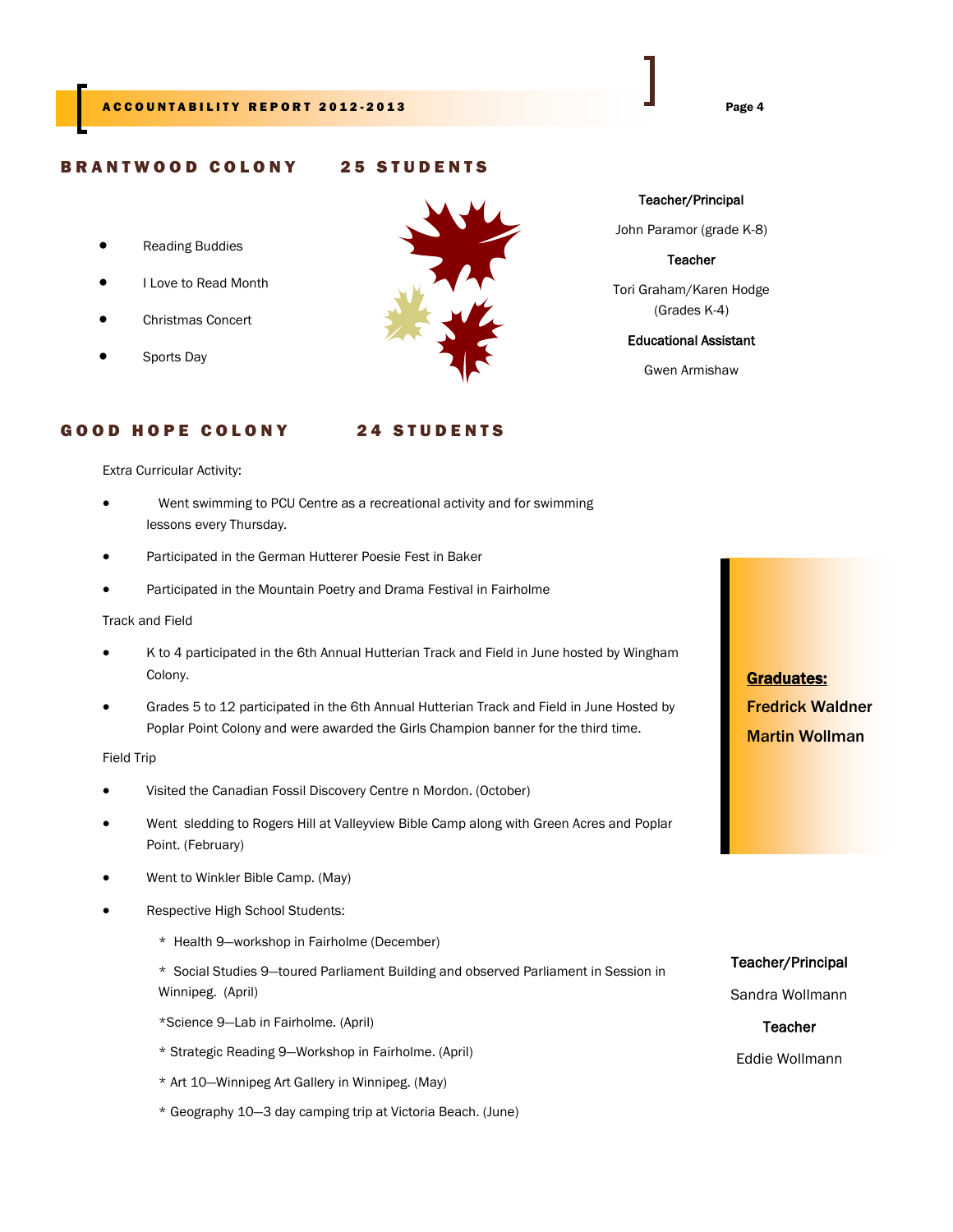#### INGLESIDE SCHOOL 34 STUDENTS

- Meet the Teacher—September 2012
- Popcorn Party
- Making Candy Apples
- Terry Fox Walk—The Section
- Student of the Week—Primary
- Group of the Month—Middle
- Reading Buddies
- Leveled Reading
- Guest Speaker Amanda Thorsteinsson on Life in Africa
- Pumpkin Carving
- "traveled" to Mexico—made piñatas, ate tacos
- Christmas around the World
- Christmas Concert
- Christmas Activity week
- Operation Christmas Child Boxes
- Daily 5
- Math Workshop
- Healthy Schools Grant—Healthy Eating Stations
- Mental Health Grant—Yoga and Meditation
- Student Led Conferences
- Volunteering Salvation Army
- Rodger's Hill
- Valentines Day Party
- 150 Day!
- I love to Read Month
- Guest Readers: Mr. McCallum, Mr. Jowett, Mrs. Wing, Marvin, Derek C., Ms. Lawrence, Mr. Chichlowski, RCMP Officer
- Spirit week
- Earth Day
- Caterpillar and Butterflies
- Grand Colony Hosts Farm Safety
- Field Day and BBQ



鵱

袖

#### Teacher Principal

Mrs. Ashley Tully (K-3)

Teacher Principal

Ms. Melissa Chichlowski (4-8)

#### Educational Assistants

Mrs.Dorthy Blight

Mrs. Brenda Krahn

"Optimism is the faith that leads to achievement, nothing can be done without hope and confidence"

Helen Keller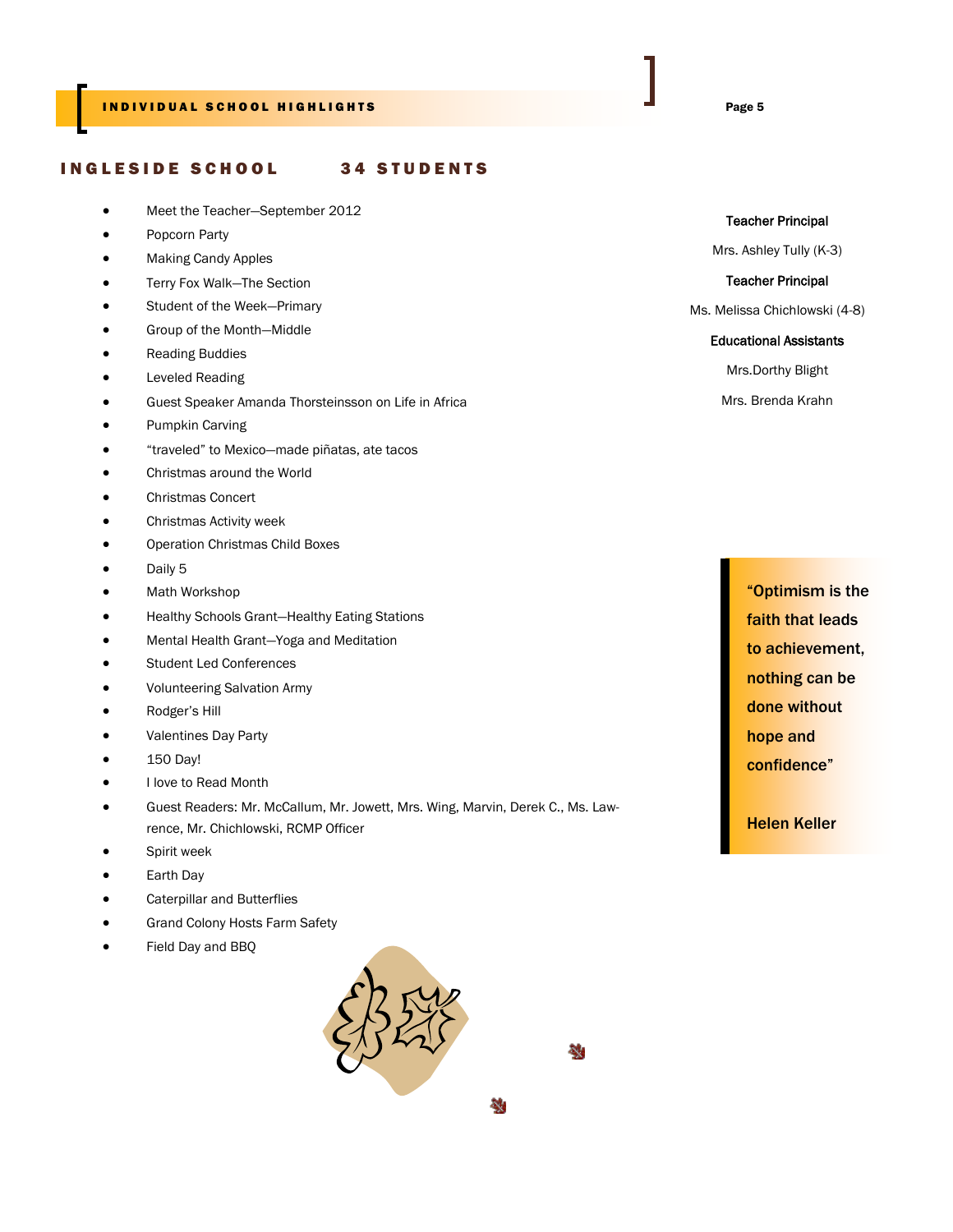#### N O R Q U A Y COLONY SCHOOL 22 STUDENTS

- Boston Pizza Home Reading
- Seasonal Activities
- $\Diamond$  Caroling
- $\Diamond$  Sledding at Valley View Bible Camp
- I Love to Read Month
- $\Diamond$  Music Monday
- $\Diamond$  Quilting Bee
- Track and Field Day
- Walking Wednesdays
- Student Led Conferences
- Professional Development for Teachers
- Exams, Awards Days for High School
- Yearbook
- $\Diamond$  Graduation

#### **NORTHERN BREEZE COLONY SCHOOL 26 STUDENTS**

- Parents Meeting September
- Terry Fox Walk/Run around the Section, 6.4km
- Fire Safety Presentation by Corey Jowatt
- Two Ways Out—Fire Safety program
- Harvest Party
- Fall birthday Party
- "Bag Up" Take Pride Winnipeg Contest—1st place in rural schools
- "Movember" activities
- Samaritan's Purse—Operation Christmas Child Boxes
- Salvation Army Volunteering grade 4-8
- Island of Lights—Dinner together in Portage
- Christmas Concert
- Kids in Philanthropy Program—funds donated to Big Brothers and Cancer Care
- Home Reading Program
- Winters Birthdays Party
- Student of the month, every month
- I Love to Read Month—set and met reading goals, many guest readers
- 100th Day Activities
- Valentine's Party—King and Queen Crowned
- Secret Friends gift Exchange

#### Heidi Waldner

won the Governors General Award for 2012-2013.



# Graduates: Heidi Waldner Joel Waldner Stacy Waldner from Norquay Jerome Hofer

**Breeze** 

Nutrition Presentation—Janice Telford

Teacher Principal *Betty Jean Checkley* **Teacher** *Carla Popoff/Tannis Andrich* Grade K to 3 Educational Assistant

- Visit from Daisy Dowhy—Cancer Care Services
- Nutrition Month activies and food treats (fund from Health Schools Grant)
	- Sun Safety Care—by Janice Telford
- Early Literacy with Diane Wing
	- Buddy Reading
- Mother's Day/Friendship Theme Tea—guest speaker Karen Pain
	- Presentation from Portage Foundation
- Yearbook created with Students
- Field Day Awrads

Alyssa Waldner from Northern

Marilyn Lawrence

Teacher /Principal Val Steppan Educational Assistant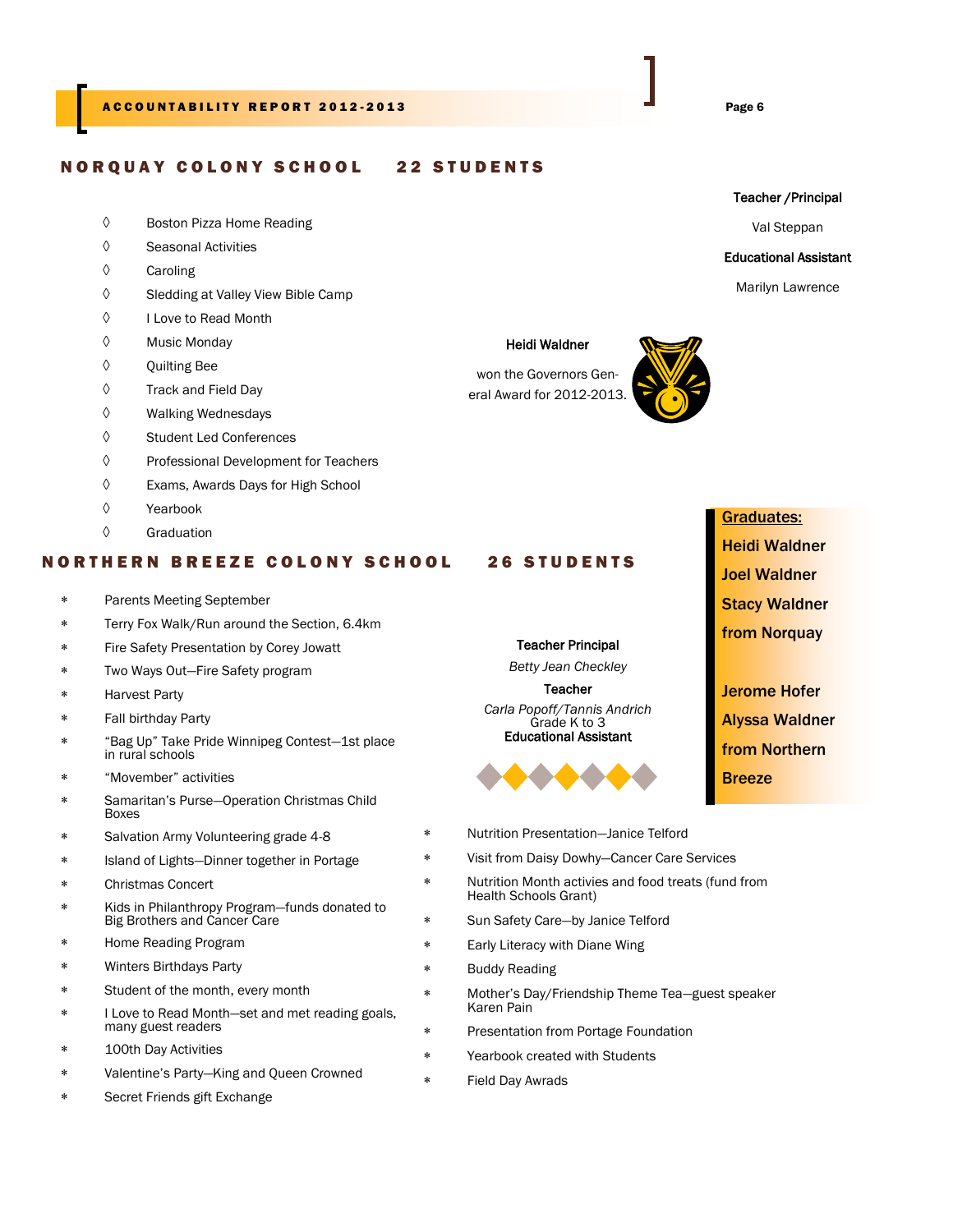#### SUNNYSIDE COLONY SCHOOL 27 STUDENTS

#### September:

High School Orientation Night Back to School Night Swimming Lessons Terry Fox Walk October: Swimming Lessons Harvest Fest November:

### Swimming Lessons Student Led Conferences December: Swimming Lessons

February: Valentine's Day Party I Love to Read Month Activities March:

Report Card Distribution

Christmas Songs

#### Student Led Conferences Art Smarts with Linda Henneson May: Spring Musical June: Field Trip to Winkler Bible

Camp K to 4 track and Field Event 5 to 8 Track and Field KKindergarten Orientation **Graduation** Sports Day Graduation

> Graduation Field Day Extravaganza

Teacher/Principal Maria Metzlaff **Teacher** Kara Zwarich Educational Assistant Samantha White

鵱

4,

Teacher /Principal Ann Latoski

쵛

5٤

鵱

#### SOMMERFELD COLONY SCHOOL 25 STUDENTS

| A Brand New Staff                     | Snowshoeing and Cross     |  |
|---------------------------------------|---------------------------|--|
| Terry Fox Run                         | Country Skiing in PE      |  |
| 4 Students Enrolled in High<br>School | Gingerbread House Making  |  |
|                                       | Christmas Pizza Party     |  |
| Walk to School Day/Week               | I Love to Read Activities |  |
| Harvest/Thanksgiving Party            | Kindergarten Party        |  |
| Student Led Interviews                | Student of the Week/Month |  |
| Shared Portfolios with Par-<br>ents   | Mother's Day Art          |  |
|                                       | Father's Day Art          |  |
| Wheelchair Workshop with              | Healthy Food Trials       |  |
| <b>SMD (Society for Manitobans</b>    |                           |  |
| with Disabilities)                    | Mexican Party             |  |

#### WOODLANDS COLONY SCHOOL 31 STUDENTS

#### Boston Pizza Reading Program Teacher/Principal "Bag Up" manitoba K to 8 Terry Fox Run Kathy Simpson 劲 Guest Readers during I Love to Read Month **Teacher**  Christmas Concert 100th Day Celebration Kara Zwarich Valentine's Day Party Sports Day Educational Assistant a, **Graduation** Brenda Krahn Tanner Waldvogel 4

#### Graduates:

Janella Kleinsasser Elliot Kleinsasser Kaitlyn Kleinsasser **Colby Kleinsasser** from Sunnyside Josiah Gross from Sommerfeld Lorna Hofer from **Woodlands**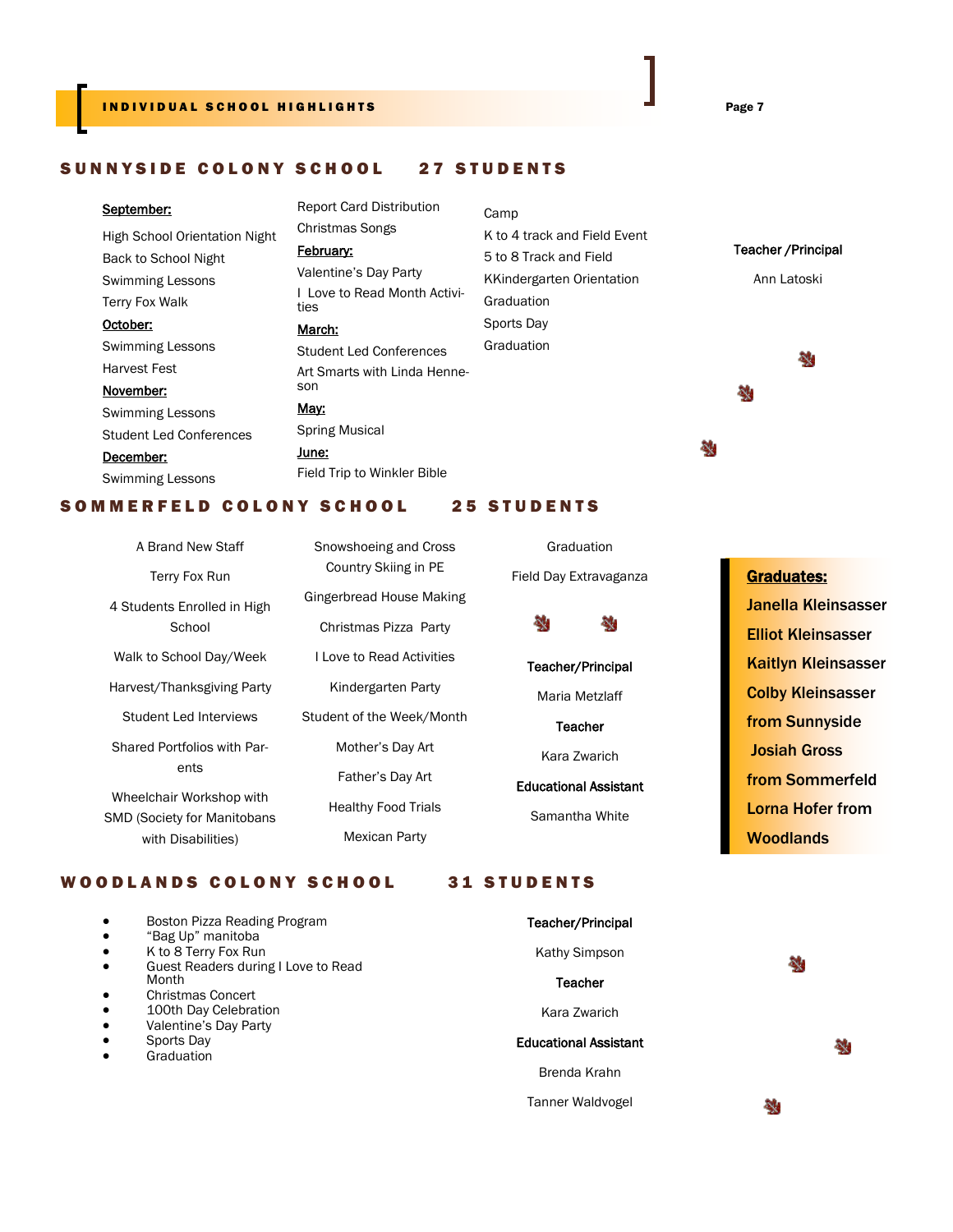#### A C COUNTABILITY REPORT 2012-2013 **Example 2012** Page 8

#### WESTROC COLONY SCHOOL 36 STUDENTS

#### September:

Terry Fox Run Parent Meeting Student of the Month October: Thanksgiving Activities Harvest Party November: Remembrance Day Activities December: Christmas Concert Gingerbread House Making February:

I Love to Read Month—Guest Readers Valentines Day Party 100th Day Celebration March: Spring Easter Activities St. Patrick's Day Activities May: Mother's Day Tea and Power Point **Presentation** Dental Presentation June: Field Day and Awards

#### Teacher/Principal

Sheryl Livingston

**Teacher** 

Carla Popoff

#### Educational Assistant

Carol Vlooswyk

Jackie Davey

#### H O N O U R R O L L H I G H S C H O O L P R O G R A M

#### Grade 9:

Becky Gross—Muller Gabriel Gross—Muller Justin Gross—Muller Judah Hofer—New Rosedale Larissa Hofer—Forest Home Renita Hofer—Marble Ridge Lucas Waldner—Riverside Rachelle Waldner—Beaver Creek Andrew Gross—Woodlands

#### Grade 10:

 Jonathon Waldner—Norquay Laura Waldner—Norquay Sylvester Baer—New Rosedale Jasmyn Gross—Muller Eleana Hofer—New Rosedale Iris Hofer—New Rosedale Waylon Hofer—Forest Home Suzanna Baer—New Rosedale

Kalene Maendel—New Rosedale Courtney Kleinsasser—Sunnyside Damarius Hofer—Woodlands Natalie Hofer—Woodlands

#### Grade 11:

Brendan Hofer—Northern Breeze Jayden Waldner—Northern Breeze Stephanie Waldner—Forest Home

#### Grade 12:

 Heidi Waldner—Norquay Joel Waldner—Norquay Kelly Gross—Muller Ashley Hofer—Marble Ridge Georgina Hofer—Marble Ridge Josiah Gross—Sommerfeld Janella Kleinsasser—Sunnyside Nathanael Hofer—Woodlands